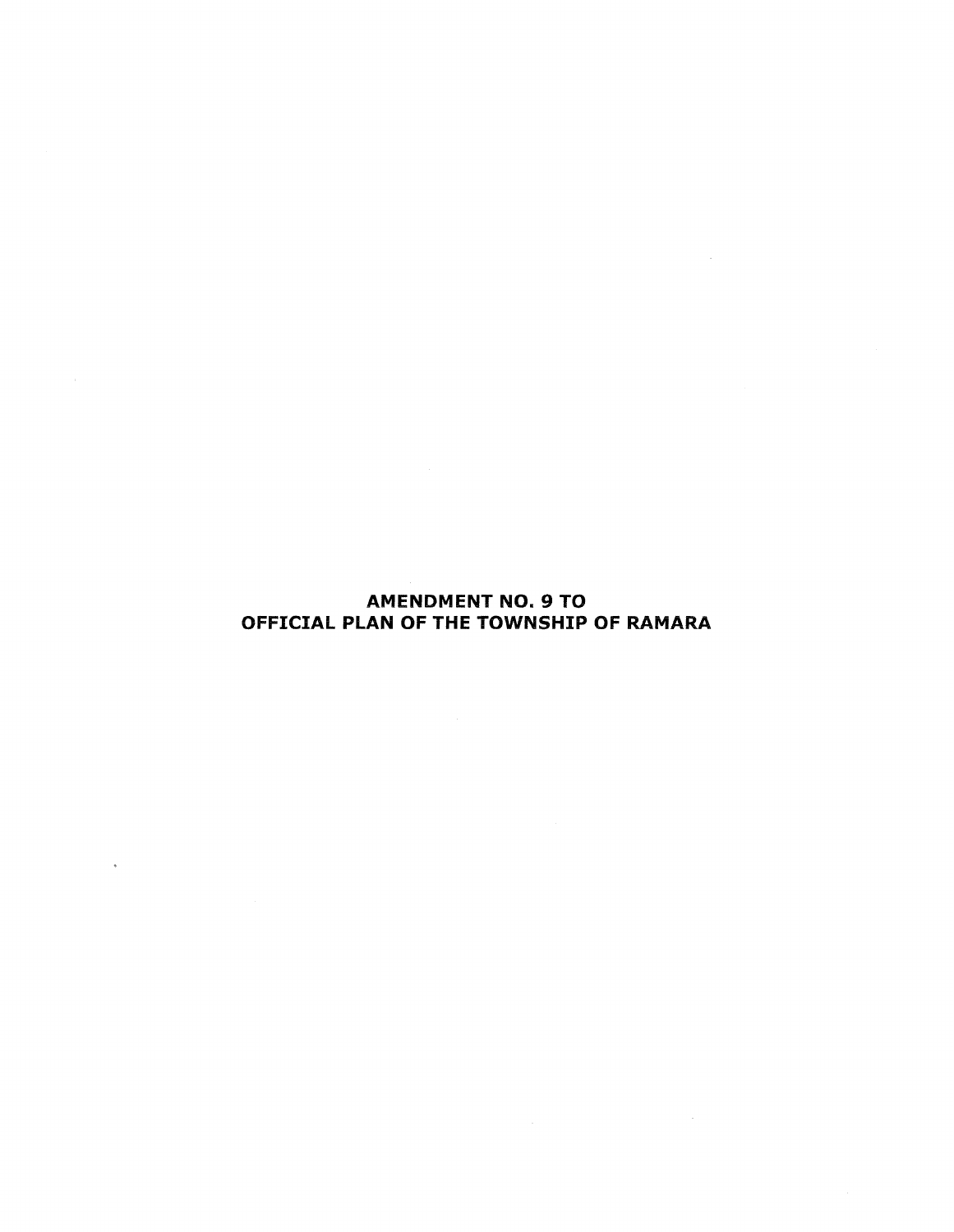#### THE CORPORATION OF THE TOWNSHIP OF RAMARA

#### BY-LAW NUMBER 2007.96

#### A BY-LAW TO ADOPT AMENDMENT NO. 9

#### TO THE OFFICIAL PLAN OF THE TOWNSHIP OF RAMARA.

**WHEREAS** Section 17(22) of the Planning Act, R.S.O. 1990, c. P. 13, as amended, provides for the adoption of an amendment to an official plan;

AND WHEREAS in accordance with Section 17(15) and regulation 198/96, a public meeting was held with respect to this amendment;

**NOW THEREFORE, the Council of The Corporation of the Township of Ramara in** accordance with the provisions of section 17(22) of the Planning Act, enacts as follows:

- $1.$ **THAT** Amendment No. 9 to the Official Plan of the Township of Ramara. constituting the attached text and Schedule 'A', is hereby adopted.
- $2<sup>2</sup>$ **THAT** the Clerk is authorized to forward Amendment No. 9 to the County of Simcoe as required by Section 17(31) and to provide such notice as required by section 17(23) of the Planning Act.
- 3. **THAT** this By-law shall come into force on the day of passing thereof and this amendment comes into effect as an official plan when approved in accordance with Section 17 of the Planning Act.

BY-LAW READ A FIRST. SECOND AND THIRD TIME AND PASSED THIS 5th DAY OF NOVEMBER 2007.

**II I IAM DUFFY - M** 

RICHARD P. BATES, BAS, CET - CLERK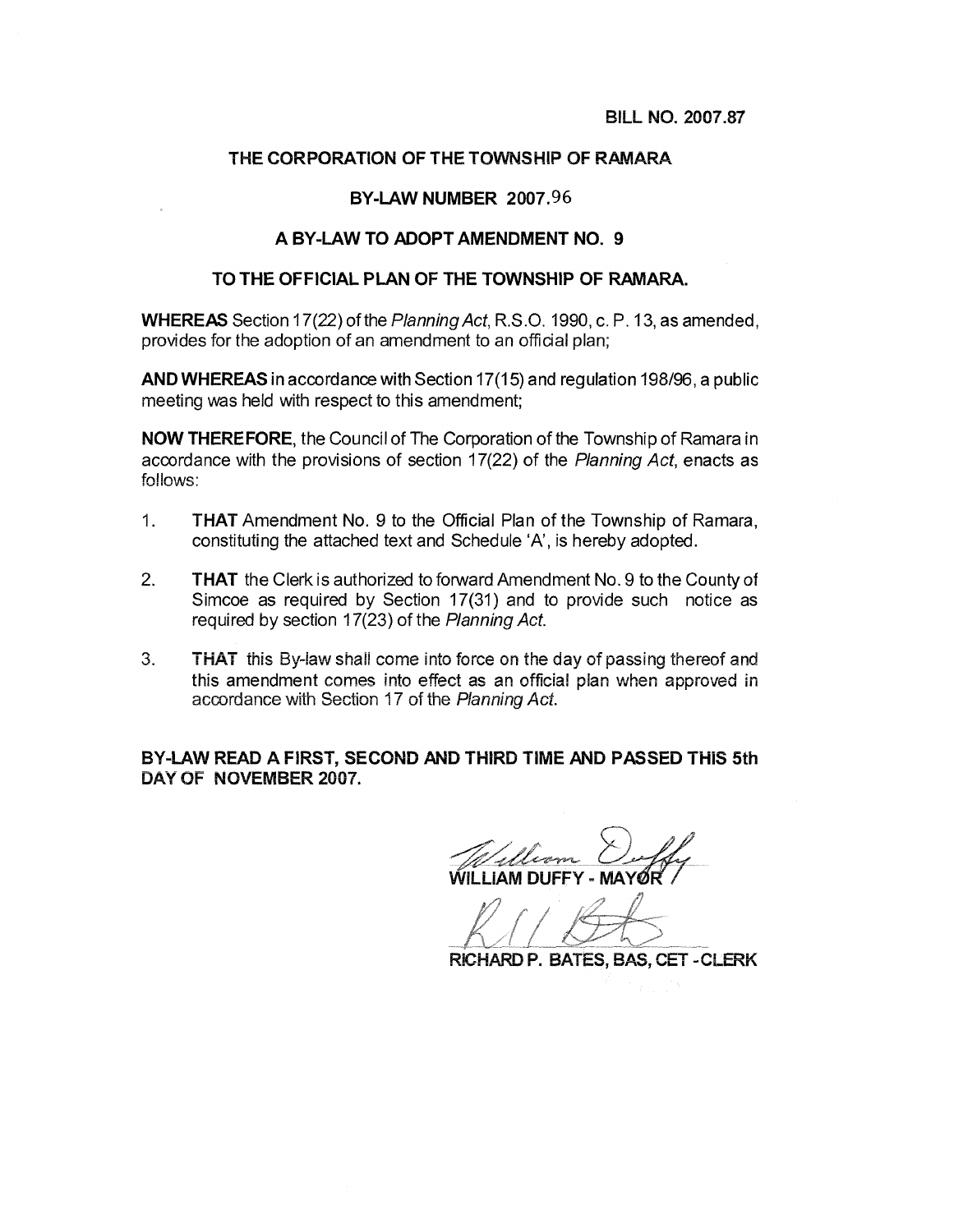# AMENDMENT NO. 9 TO THE OFFICIAL PLAN OF THE TOWNSHIP OF **RAMARA**

## PART A - THE PREAMBLE

#### 1. Purpose of the Amendment

The purpose of this Amendment is to allow the creation of two additional residential lots in the "Rural" designation in addition to the one residential lot allowed under Section 9.4.8.4.

#### 2. Location

The Amendment is specific to the lands that are designated as "Rural" in Part of Lot 18, Concession 6 (Mara). The subject property is located on Louis Lane. The municipal address is 3461.

#### 3. Basis of the Amendment

Subsection 9.4.8.4 states that ''the creation of one Iot for a single detached dwelling is permitted from a property as it legally existed on January 1, 1994" in the "Rural" designation. The subject property is partly designated as "Rural" along the frontage of Louis Lane and partly along Amelia Drive. The balance of the property is designated "Agriculture" and "Natural Area Protection" and no severances would be permitted.

On November 7, 2006, the Ramara Committee of Adjustment consented to the severance of one lot in the "Rural" designation.

The applicant has made applications to the Committee of Adjustment for consents to sever two additional lots in the "Rural" designation.

The two proposed lots surround one existing residential lot with an existing dwelling that was created in 1980. As a result of all of the applications, a total of four residential lots would exist in the "Rural" Area.

The applicant prepared an environmental impact statement and a hydrology report, since one lot is proposed adjacent to the Lagoon City Provincially Significant Wetland that is designated as "Natural Area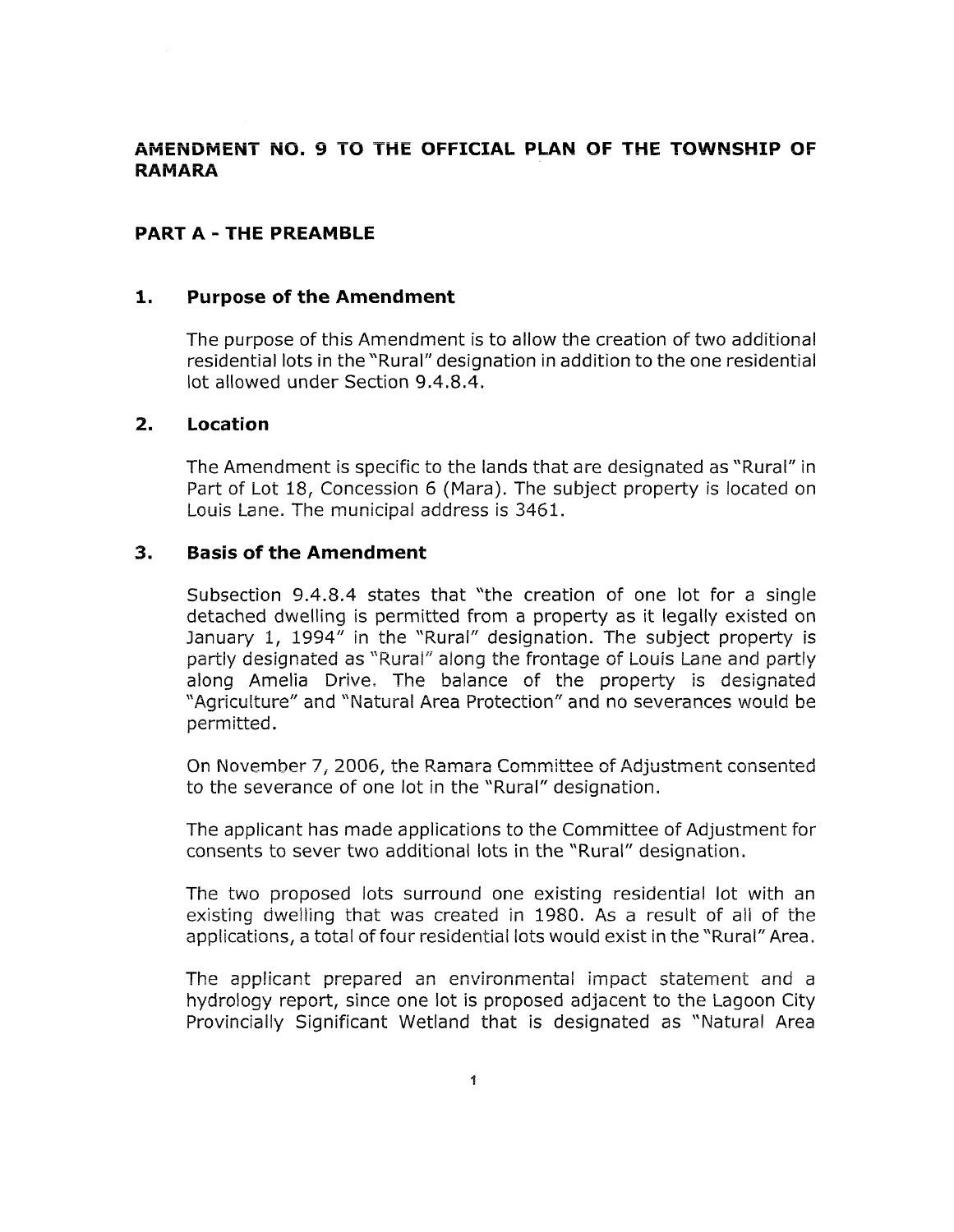Protection. The EIS recommended an adjustment to the proposed lot line and separation distance for any dwelling. The Lake Simcoe Conservation Authority has approved the E.I.S., dated July 10,2007, and the hydrology report, dated June 29, 2007 submitted by the applicant.

Soils are suitable for subsurface drainage. The surface drainage pattern is acceptable for two lots.

The total area that is the subject of this Amendment is 0.883 hectares where a maximum of three residential lots may be created in the "Rural" designation.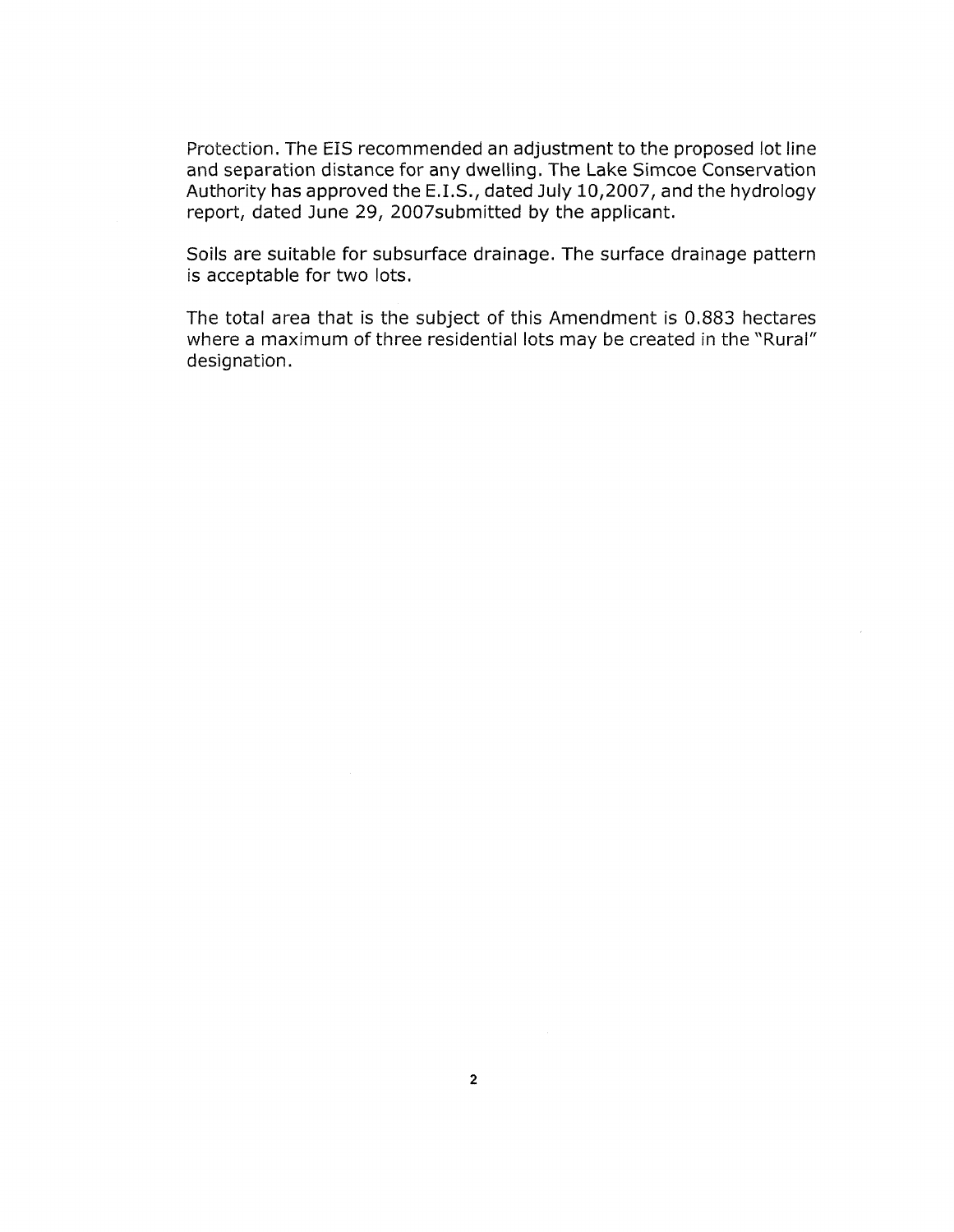#### PART B - THE AMENDMENT

All of the Amendment entitled PART B - THE AMENDMENT consisting of the text constitutes Amendment No. 9 to the Official Plan of the Township of Ramara.

1. Section 9.4 RURAL of the Official Plan of the Township of Ramara is hereby amended by adding the following Special Policy 9.4.10.3:

# '19.4.10.3 Little 3461 Louis Lane

Notwithstanding Subsection 9.4.8.4, the creation of a maximum of two additional lots for two single detached dwellings is permitted for a total of three lots within the RURAL designation on Part of Lot 18, Concession 6 (Mara)."

The provisions of the Official Plan of the Township of Ramara, as am ended, shall apply in regard to the Interpretation of this Am endment. 2.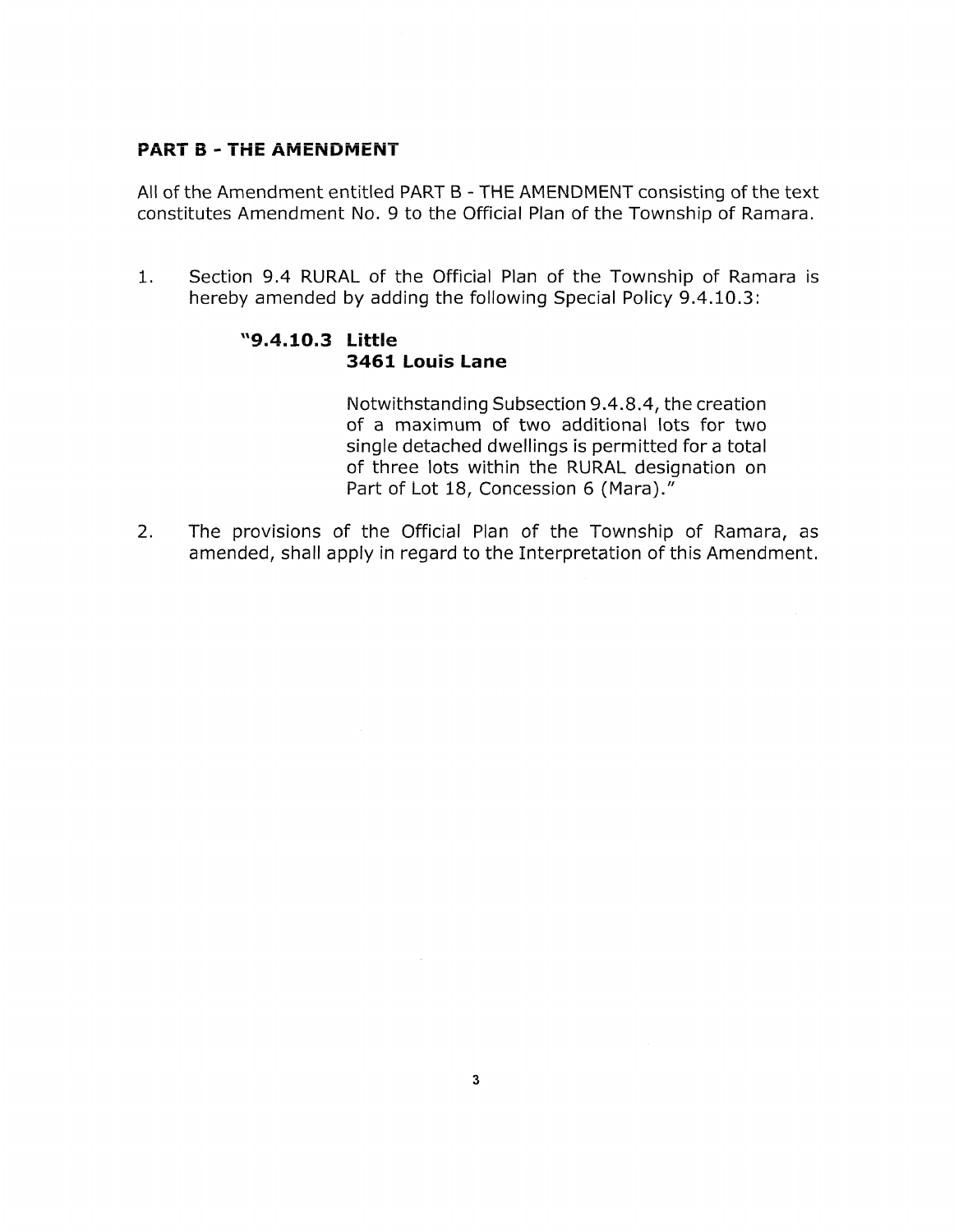# **PART C - THE APPENDIX**

The following appendices do not constitute part of Amendment No. 9, but are included as information supporting the Amendment.

- $1.$ Minutes of the Public Meeting held on March 19, 2007.
- Report from Township Planning Consultant to the Township of Ramara  $2.$ dated March 19, 2007.
- Correspondence from Lake Simcoe Conservation Authority dated  $3.$ September 7, 2007.